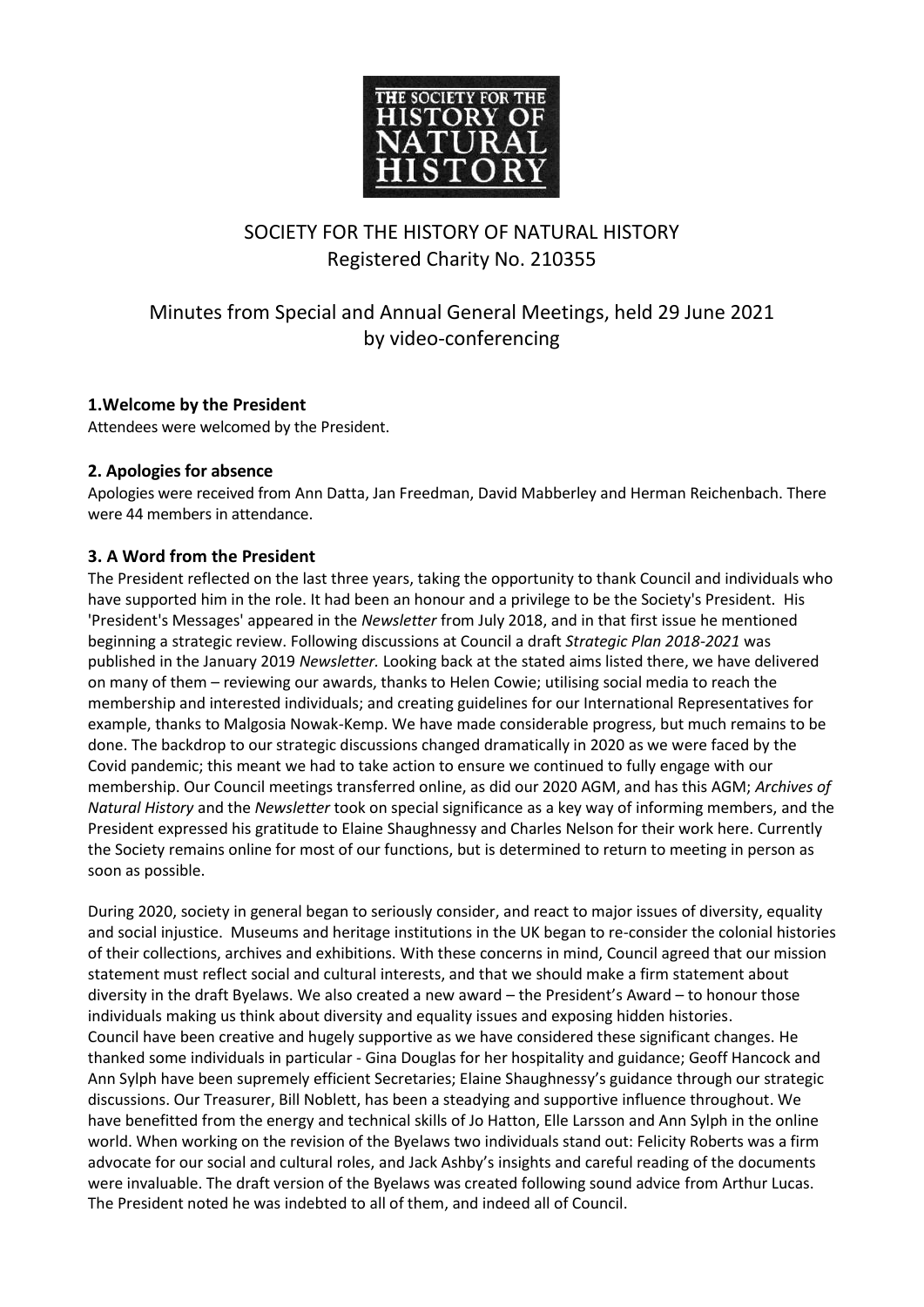The President gave a personal thank you to Miranda Lowe, who has been or Membership Secretary for several years but is stepping down at this AGM. Not only has she acted in this capacity but she has been an important link into the Natural History Museum (NHM), the place where our Society began. This Society-NHM link is vital to us, and one we need to develop and strengthen in the future.

Following this SGM the Society will have a new mission statement and new Byelaws. Thanks to the membership survey (and Elle Larsson's work in particular) we know much more about our members, their interests and concerns. Following today's AGM we should have a smaller, but very talented and efficient Council, the profile of which (being predominately female and younger) is very different from that of the membership as a whole. We may also elect our first female President and our first female Editor. In our 85th year the Society has overcome major difficulties and responded to a changing world. It is very adaptable and is in very good shape. The President expressed his confidence that we can move on to reach other important milestones and he will look forward to celebrating those with you all.

The Zoom polling function was tested with a 'fun' vote. The dodo was voted as the extinct animal most people would like to see brought back to life. The meeting moved on to the SGM**.**

## **4. Special General Meeting**

### **4.a. Minutes of SGM, 23 March 2021**

There were no comments or corrections on the minutes of the meeting. Their acceptance was proposed by Arthur Lucas and seconded by Charles Nelson. Using the Zoom polling function, the minutes were approved with 43 of those present voting unanimously to accept them as an accurate record of the meeting.

#### **4.b. Vote to adopt the Byelaws**

The Byelaws accepted at the SGM of 23 March had been agreed by the Charity Commission on 1 June so we can now move to vote to formally accept and adopt them. Arthur Lucas commented at the previous SGM that overall he was happy with them but he would revise some of the wording. He now provided some revised wording to be incorporated in any future revision of the Byelaws. The wording will apply to clause 9.f. to explain the term 'non-prejudicial' as "any reason associated with the performance of their duties or breach of the principles embedded in these byelaws". There was no dissent from this interpretation. That the Byelaws be adopted by the Society was proposed by Felicity Roberts and seconded by Bob Peck. 40 of those present voted, unanimously voting to accept and adopt the Byelaws, they were hence formally adopted by the Society. The President thanked everyone present for their support for the change.

### **5. Annual General Meeting**

#### **Minutes of 2020 AGM held via videoconferencing, 26 June 2020**

There were no comments or corrections and so after being proposed by Bill Noblett and seconded by Geraldine Reid, 39 members present voted, unanimously approving the minutes as an accurate record of the meeting.

### **6. Report of Council for 2020**

The President pointed out that this would be the last separate reports for Council and Trustees. Now that the new Byelaws have been adopted, all members of Council will be Trustees and so in the future the Trustees report only will be produced.

There were no queries. The Council Report as circulated was accepted after being proposed by Charles Nelson and seconded by Arthur Lucas. 39 members present voted unanimously to accept the Report.

### **7. Trustees Annual Report including the financial statement for 2020**

Arthur Lucas queried the expenditure on a domain name. Elaine Shaughnessy explained this was a one-off payment to purchase the domain name outright to protect the Society's digital assets and prevent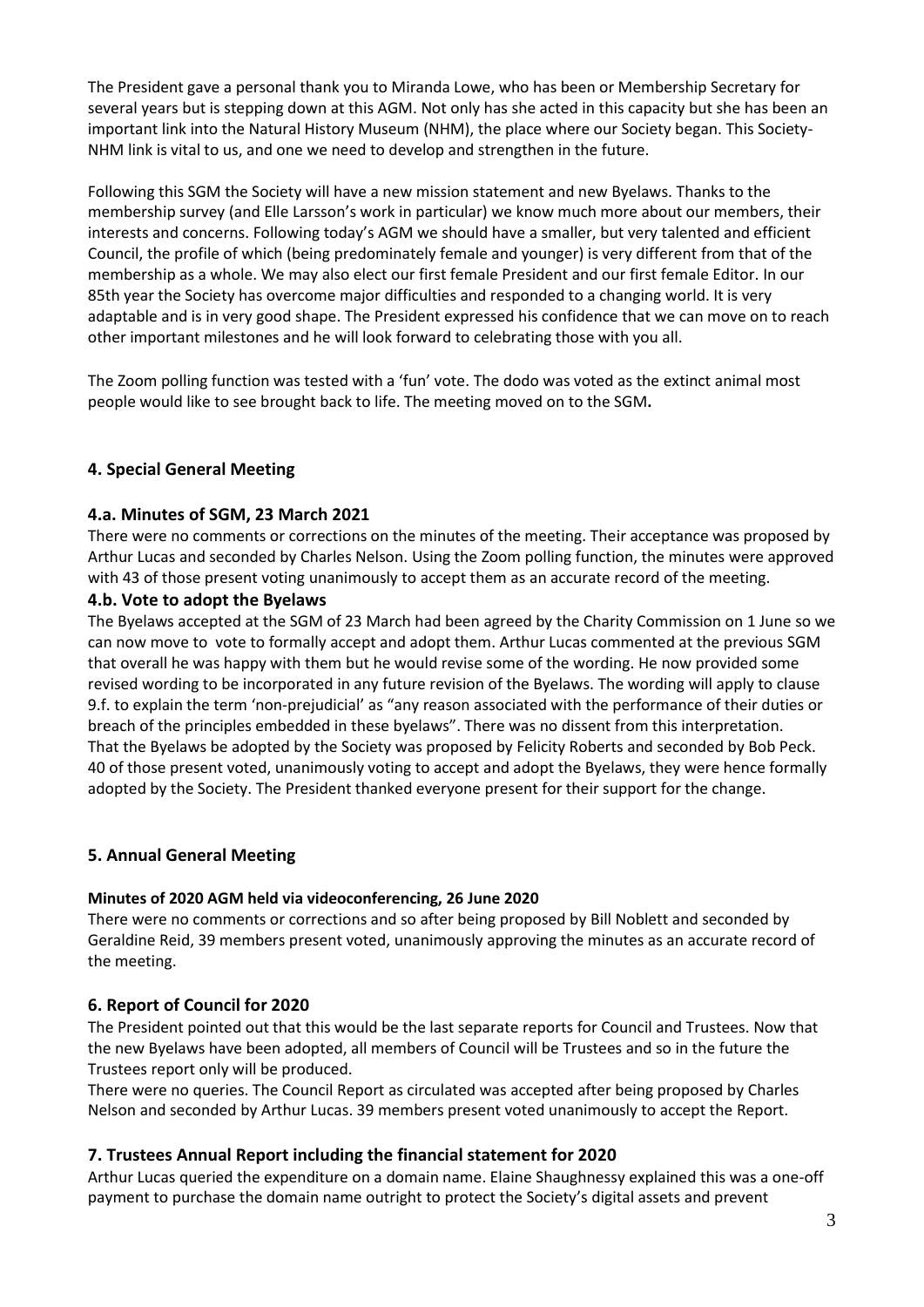reputational risk. The President thanked Elaine for identifying that the domain name was for sale and arranging the purchase.

The Trustees Report as circulated was accepted unanimously after being proposed by Malgosia Nowak-Kemp and seconded by Pat Morris. 39 members present voted unanimously to accept the Report.

## **8. Election to the Portfolios of Council**

Three members of Council (Jan Freedman, Stanislav Strekopytov and Geraldine Reid) were elected as ordinary members of Council in 2019, they have one year remaining to serve and are re-elected automatically

The following nominations had been received for the Portfolios of Council listed below, all being a threeyear term:

President Gina Douglas has been nominated by Bill Noblett and seconded by Peter Davis.

Secretary: Ann Sylph has been nominated by Peter Davis and seconded by Gina Douglas.

Treasurer: Bill Noblett has been nominated by Peter Davis and seconded by Geraldine Reid.

Editor Anne Secord has been nominated by Charles Nelson and seconded by Peter Davis.

Book Reviews Editor: Maggie Reilly has been nominated by Malgosia Novak-Kemp and second by Jeanne Robinson.

Newsletter Editor/ Website Secretary: Elaine Shaughnessy has been nominated by Gina Douglas, seconded by Peter Davis.

Awards and Grants Secretary: Helen Cowie has been nominated for election by Peter Davis, seconded by Ann Sylph.

International Representatives Secretary: Malgosia Novak-Kemp has been nominated for election by Margarita Hernández-Laille and seconded by Carlo Violani.

Social Media, Communications and Promotions Secretary: Elle Larsson has been nominated by Peter Davis and seconded by Elaine Shaughnessy.

Meetings Secretary: Joanne Hatton has been nominated by Clem Fisher and seconded by Malgosia Novak-Kemp

Membership Secretary: Jeanne Robinson has been nominated by Gina Douglas and seconded by Geoff Hancock

The posts were not contested, there were no additional nominations, so the President proposed that this composition of Council was elected *en bloc*. Arthur Lucas advised that as there were no additional nominations there was no need for a vote and all were elected to Council.

## **9. Welcome to the Incoming President**

The President welcomed Gina Douglas as the new President of the Society, the first female President in the Society's 85 year history. He looked forward to seeing how the Society develops under her capable leadership. Gina commented on how honoured she is to accept the role and thanked Peter Davis for his amazing achievements in moving the Society forward over the previous three years.

## **10. Any Other Business**

There was none there was a short break before resuming and opening up the meeting to non-members for the Society's Awards.

## **11. Presentation of Awards**

This part of the meeting was opened up to non-members to allow the attendance of friends and supporters of the award winners. 74 people attended.